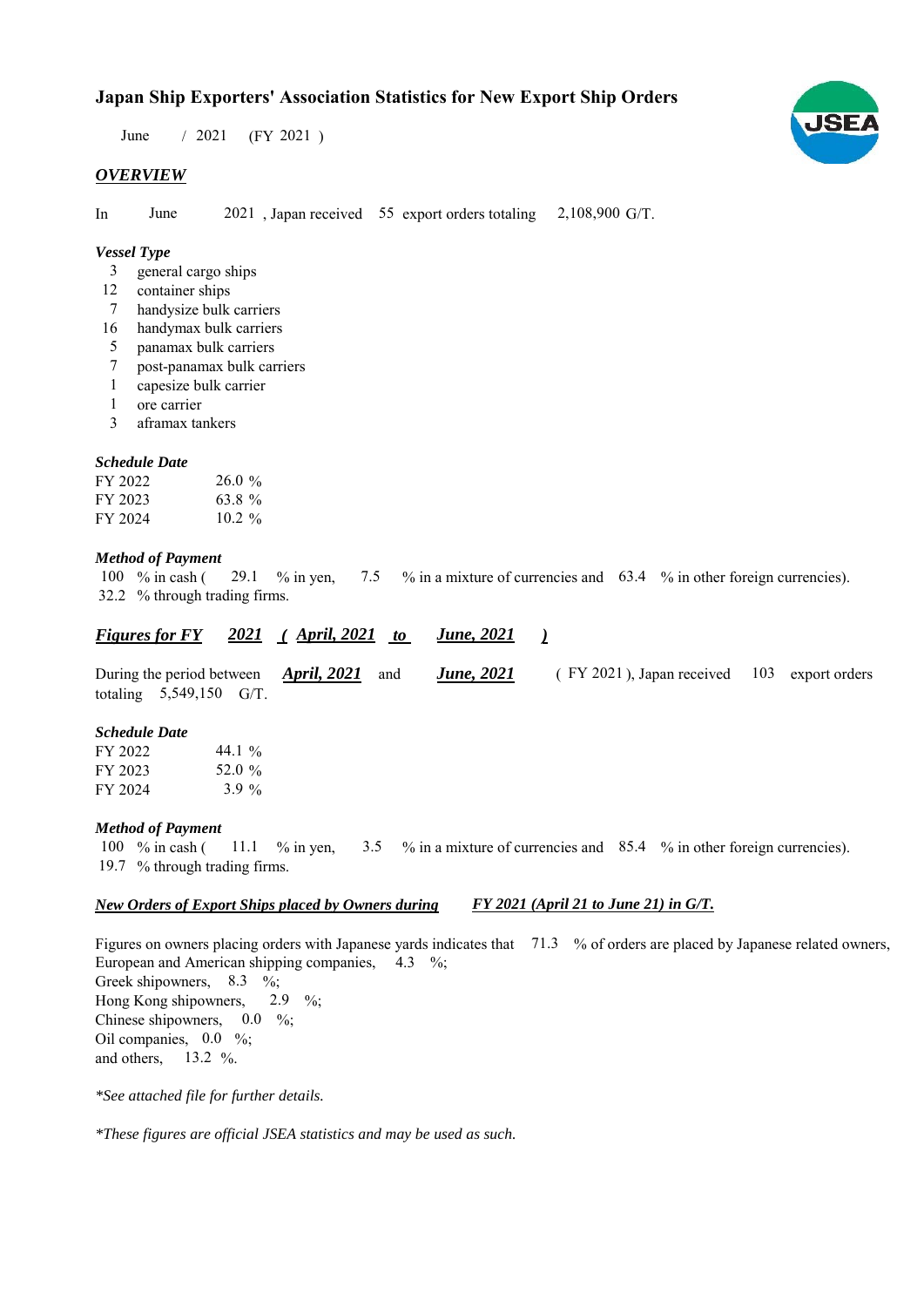# New Export Orders Placed in June 2021 (FY 2021) Based on Fiscal Year

JSEA (July 2021)

| Description          | Apr 20 to Mar 21 |           | Apr 20 to Feb 21 |           | March 2021 |           | April 2021       |          | May 2021       |           | June 2021 |           | Apr 21 to June 21 |           | Jan 21 to June 21 |            |
|----------------------|------------------|-----------|------------------|-----------|------------|-----------|------------------|----------|----------------|-----------|-----------|-----------|-------------------|-----------|-------------------|------------|
|                      | No.              | G/T       | No.              | G/T       | No.        | G/T       | No.              | G/T      | N <sub>0</sub> | G/T       | No.       | G/T       | No.               | G/T       | No.               | G/T        |
| General Cargos       | 52               | 2,765,090 | 48               | 2,479,590 |            | 285,500   | 61               | .000,600 |                | 273,600   | 15        | 408,300   | 25                | 1,682,500 | 52                | 2,954,990  |
| <b>Bulk Carriers</b> | 95               | 4,469,700 | 761              | 3,477,600 | 19         | 992,100   |                  | 408,300  | 28             | 1,438,100 | 37        | 1,520,400 | 72                | 3,366,800 | 112               | 5,217,300  |
| Tankers              | 29               | .711,500  | 24               | 1,481,300 |            | 230,200   |                  | 317,700  |                | 1,950     |           | 180,200   |                   | 499,850   |                   | 1,064,750  |
| Combined Carriers    |                  |           |                  |           |            |           |                  |          |                |           |           |           |                   |           |                   |            |
| Others               |                  | 1,030     |                  | 1,030     |            |           |                  |          |                |           |           |           |                   |           |                   | $\Omega$   |
| Total                | 177              | 8,947,320 | 149              | 7,439,520 | 28         | 1,507,800 | 15 <sup>-1</sup> | .726,600 | 33             | 1,713,650 | 55        | 2,108,900 | 103               | 5,549,150 | 181               | 9,237,040  |
| FY 2021 / FY2020 (%) |                  | $*105.8$  |                  | 95.5      |            | 227.4     |                  | 779.3    |                | 563.5     |           | 616.3     |                   | 639.4     |                   | ** $314.1$ |
| In CGT               |                  | 4,056,700 |                  | 3,405,669 |            | 651,031   |                  | 631,677  |                | 734,338   |           | 1,050,584 |                   | 2,416,599 |                   | 4,116,546  |

*Figures for shipbuilding orders of 500 G/T and over for export as steel vessels placed with JSEA members are covered.*

\*FY 2020/FY2019

\*\*Calendar Year 2021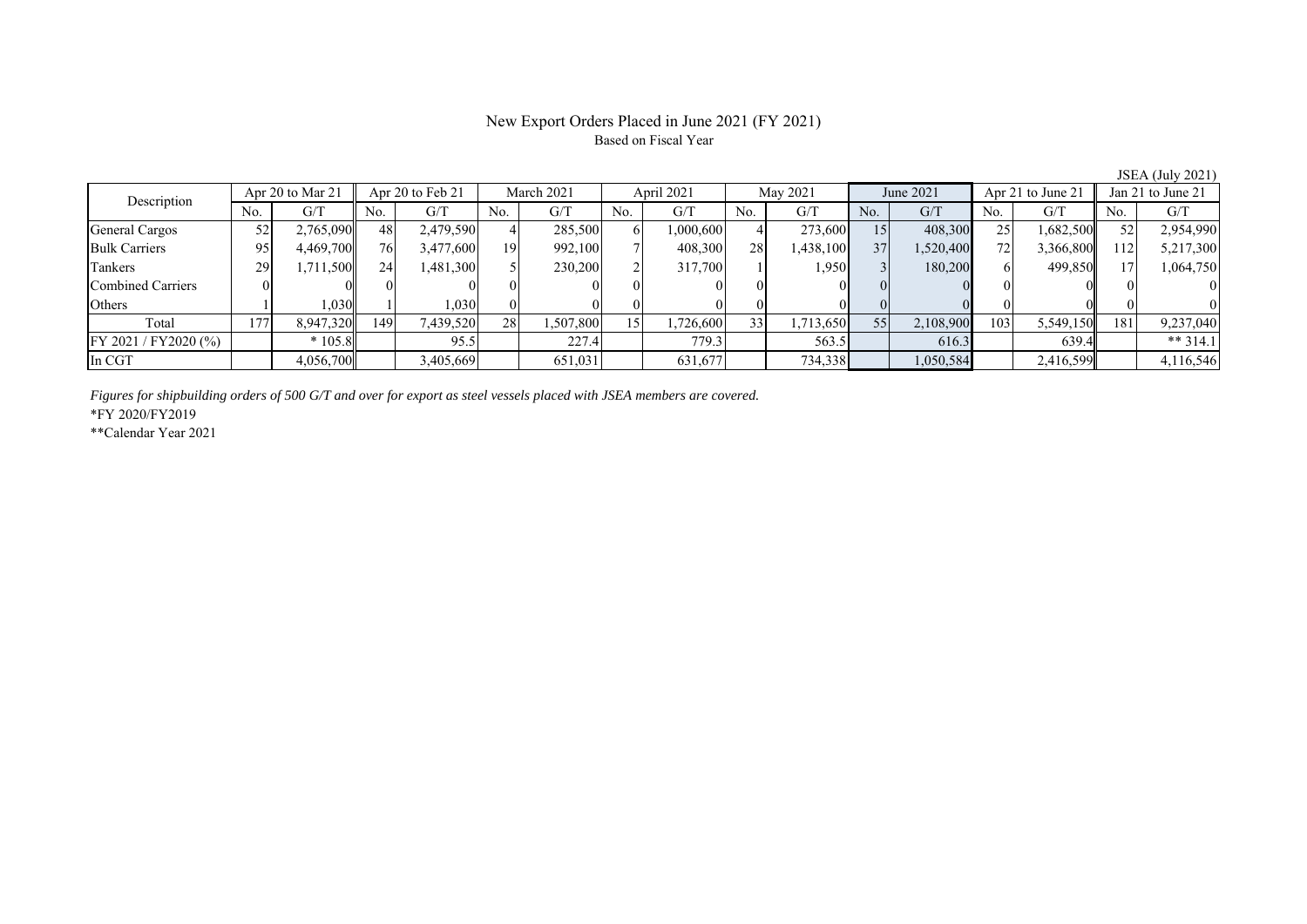# Export Ships Delivered in June 2021 (FY 2021) Based on Fiscal Year

JSEA (July 2021)

| Description           |     | Apr 20 to Mar 21 |                 | Apr 20 to Feb 21<br>March 2021 |     | April 2021 |     | May 2021 |     | June 2021 |     | Apr 21 to June 21 |     | Jan 21 to June 21 |     |           |
|-----------------------|-----|------------------|-----------------|--------------------------------|-----|------------|-----|----------|-----|-----------|-----|-------------------|-----|-------------------|-----|-----------|
|                       | No. | G/T              | No.             | G/T                            | No. | G/T        | No. | G/T      | No. | G/T       | No. | G/T               | No. | G/T               | No. | G/T       |
| General Cargos        | 27  | 000,548          | 20              | 664,528                        |     | 336,020    |     | 9.943    |     | 275,741   |     | 142,100           |     | 427.784           | 25  | 1,141,969 |
| <b>Bulk Carriers</b>  | 175 | 7,458,729        | 156             | 6,727,437                      | 19  | 731,292    |     | 307,743  |     | 504,358   | 16  | 528,207           | 36  | 1,340,308         | 80  | 3,081,588 |
| Tankers               |     | 1,702,736        | 29 <sub>1</sub> | 1,354,728                      |     | 348,008    |     | 82,602   |     | 124,688   |     | 285,311           |     | 492,601           |     | 1,144,468 |
| Combined Carriers     |     |                  |                 |                                |     |            |     | $\Omega$ |     |           |     |                   |     |                   |     |           |
| Others                |     |                  |                 |                                |     |            |     | 01       |     | 1,238     |     |                   |     | 1,238             |     | 1,238     |
| Total                 | 235 | 10,162,013       | 205             | 8,746,693                      | 30  | 1,415,320  |     | 400,288  | 20  | 906,025   | 22  | 955,618           | 53  | 2,261,931         | 123 | 5,369,263 |
| FY 2020 / FY 2019 (%) |     | $*68.9$          |                 | 64.0                           |     | 129.5      |     | 34.5     |     | 149.7     |     | 52.4              |     | 63.0              |     | ** $69.1$ |
| In CGT                |     | 4,648,304        |                 | 4,015,719                      |     | 632,585    |     | 187,806  |     | 420,236   |     | 447,292           |     | 1,055,334         |     | 2,489,736 |

*Deliveries of new shipbuilding orders of 500 G/T and over for export as steel vessels placed with JSEA members are covered.*

\*FY 2020/FY2019

\*\*Calendar Year 2021